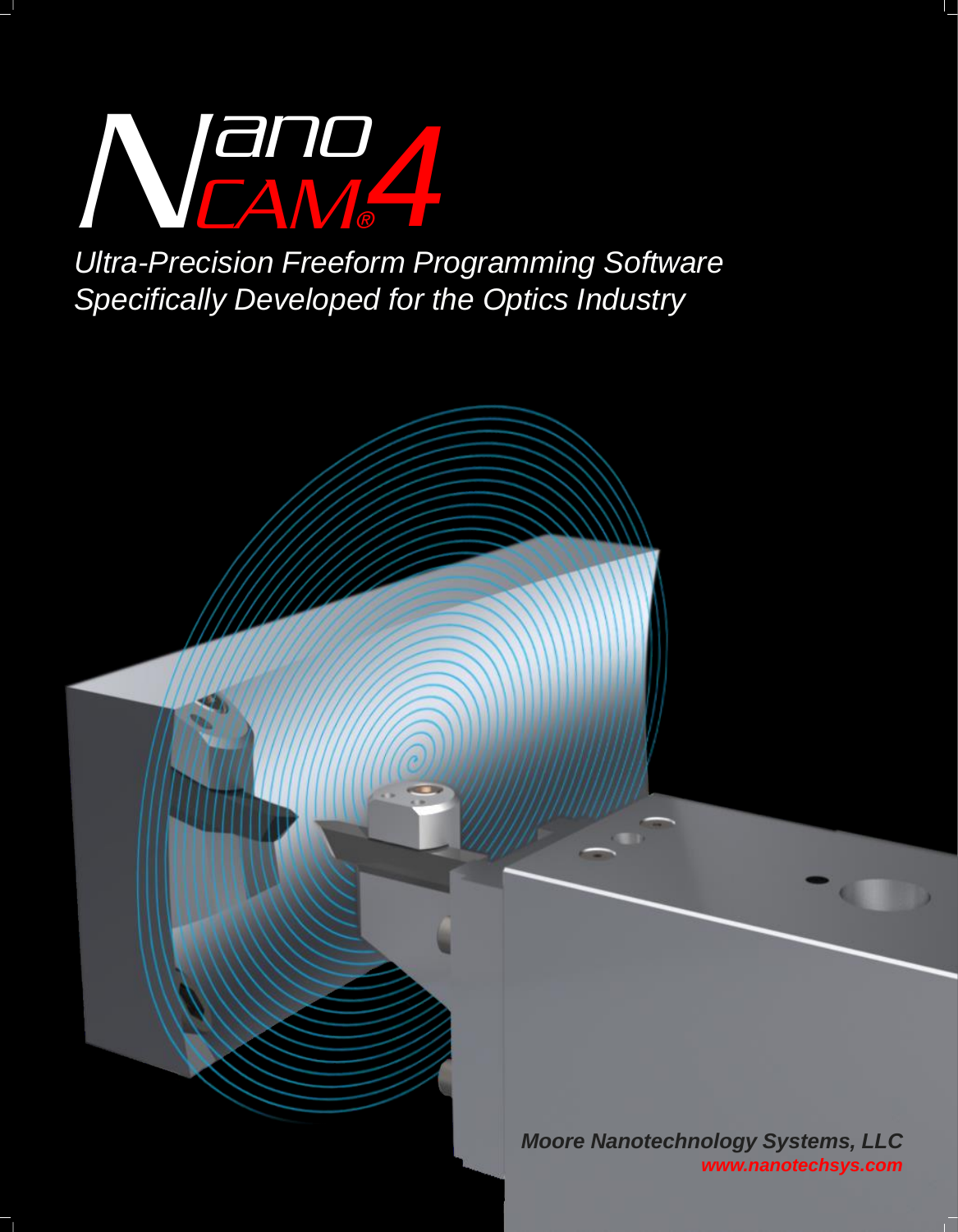# Experience the Powerful Benefits of  $N_{\text{CAM}}^{app}$

The Only Ultra-Precision Programming Software You'll Ever Need! *(Diamond Turning, Micro-Milling, Ruling, Rastering, Diffractive / Fresnel, Optical Grinding, Correction)*







### 2-Axis Diamond Turning





# **4 User Friendly Versions**

# 2 - 3 Axis Symmetric & Freeform Turning Packages 3 - 5 Axis Milling & Freeform Turning Combination Packages

- **Sample of Main Features:** *Import & Export Step, IGES and Point Clouds*
- *Asphere / Forbes Programming*
- *Multi-segment Axisymmetric*
- *Surface Analysis / Filtering 2D Measurement Correction*
- *Collision Detection / Avoidance*
- *Toolpath Simulation / Analysis*
- *Filleting*

Tabulated Tool Manager Page Enables Simple Creation of all Tooling Rake Angles & Geometries Notice 1997 and Section 2014 Reeps You on the Cutting Edge

### **All 2T Features Plus:**

- **2T** *(2-Axis Turning)*
- **3T** *(3-Axis Turning)*
- **3MT** *(3-Axis Milling & Turning)*
- **5MT** *(5-Axis Milling & Turning)*
- *Diffractive / Fresnel "Add-On"*



- *Freeform / Off Axis Asphere / Toric*
- *Aspheric Lens Arrays*
- *Biconic / Polynomial / Zernike*
- *Sine / Cosine Waveform*
- *Steady X, Oscillating XZ, Dseg*
- *XZB Toolpath Programming*
- *Surface combining & morphing*
- *Smooth linking controls*
- *NFTS-6000 Fast Tool Servo*

**All 3T Features Plus:** *(with numerous milling tool types)*



 *XZB Milling XYZ Raster Milling XYZ Raster Flycutting XYZ Spiral Milling XYZ Ruling*



### **All 3MT Features Plus:** *4 / 5-Axis Turning 4 / 5-Axis Milling 4 / 5-Axis Ruling*



Highest Accuracies ~ Fastest Cycle Times ~ Best Optical Results



Program with Confidence Utilizing Our 3D Tool Path Simulation